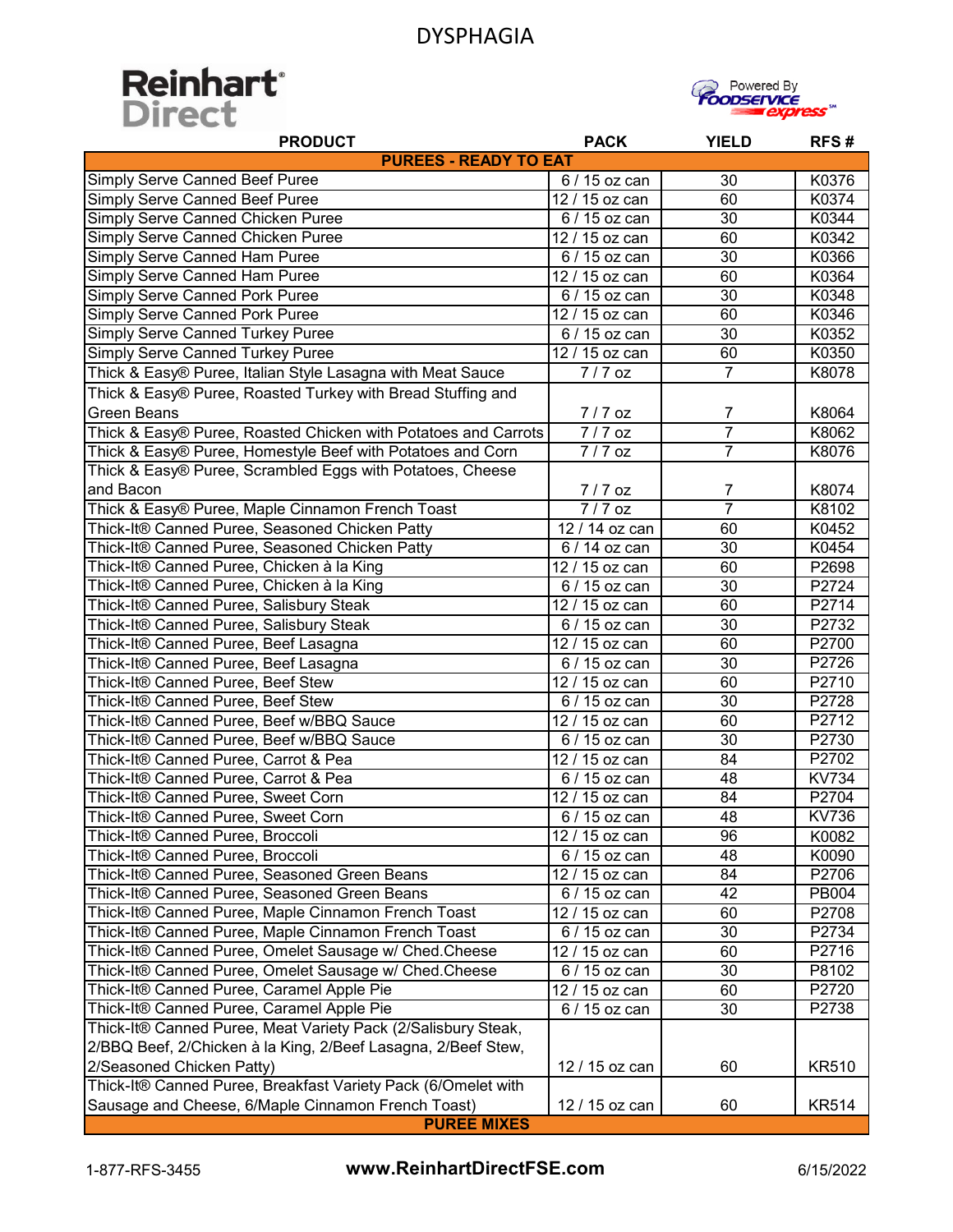| Thick & Easy® Puree Mix, Texture Modified Bread and Dessert Mix 12/10.6 oz bags |                  | 192                     | LB878        |  |
|---------------------------------------------------------------------------------|------------------|-------------------------|--------------|--|
| Thick & Easy Puree Mix, Instantized Pasta                                       | $1/5$ lb         | 162                     | JA842        |  |
| Thick & Easy Puree Mix, Instantized Rice                                        | $1/5$ lb         | 160                     | JA844        |  |
| Phagia® Instantized Puree Pasta Mix                                             | $1/4.6$ lb       | 96                      | <b>KH736</b> |  |
| Phagia® Instantized Puree Pasta Mix                                             | 6/8.75 oz        | $\overline{72}$         | <b>KH740</b> |  |
| Phagia® Puree Apricot Mix                                                       | $6/4.8$ oz       | $-48$                   | <b>KL370</b> |  |
| Phagia® Puree Mix, Bread                                                        | 12/3.5 oz        | 84                      | K5582        |  |
| Phagia® Puree Mix, Bread Pudding                                                | 12/4 oz          | 36                      | K5604        |  |
| Phagia® Puree Mix, Egg & Toast                                                  | $6/5$ oz         | 27                      | K5638        |  |
| Phagia® Puree Mix, French Toast                                                 | 12/4 oz          | 36                      | K5600        |  |
| Phagia® Puree Peas & Carrots Mix                                                | $6. / 3.4$ oz    | $-54$                   | <b>KL392</b> |  |
| Phagia® Puree Pineapple Mix                                                     | 6/4.8 oz         | ~148                    | <b>KL374</b> |  |
| <b>PUREE MOLDS</b>                                                              |                  |                         |              |  |
| <b>Pureed Bread Forms-Silcone</b>                                               | 4 Forms          | 4                       | LB780        |  |
| <b>Pureed Bread Forms-Silcone</b>                                               | 40 Forms         | 40                      | LB778        |  |
| Lékué Waffle Mold, set of 2 Silicone Molds                                      | $\overline{2}$   | $\overline{8}$          | <b>KE518</b> |  |
| Puree Food Molds - Broccoli (silicone mold with lid)                            | 1-11.5L X 10W    | 6                       | K0178        |  |
| Puree Food Molds - Baby Carrot (silicone mold with lid)                         | 1-11.5L X 10W    | 6                       | K0532        |  |
| Puree Food Molds - Chicken Breast (silicone mold with lid)                      | 1-11.5L X 10W    | $6\phantom{1}6$         | K0490        |  |
| Puree Food Molds, Chicken Leg (silicone mold)                                   | 1-11.5L X 10W    | 8                       | KH646        |  |
| Puree Food Molds - Fish Fillet (silicone mold with lid)                         | 1-11.5L X 10W    | $\overline{\mathbf{4}}$ | K0664        |  |
| Puree Food Molds - Green Beans (silicone mold with lid)                         | 1-11.5L X 10W    | 6                       | K0582        |  |
| Puree Food Molds, Spinach (silicone mold with lid)                              | 1-11.5L X 10W    | 6                       | KW494        |  |
| Puree Food Molds - Melon Slice (silicone mold with lid)                         | 1-11.5L X 10W    | 6                       | K0642        |  |
| Puree Food Molds - Peas (silicone mold with lid)                                | 1-11.5L X 10W    | $\overline{6}$          | K0648        |  |
| Puree Food Molds - Pork Chop (silicone mold with lid)                           | 1-11.5L X 10W    | 4                       | K0684        |  |
| Puree Food Molds - Sausage (silicone mold with lid)                             | 1-11.5L X 10W    | 8                       | K0514        |  |
| Puree Food Molds - Sliced Meat (silicone mold with lid)                         | 1-11.5L X 10W    | $\overline{4}$          | K0734        |  |
| Puree Food Molds, Stew Meat (silicone mold with lid)                            | 1-11.5L X 10W    | $\overline{6}$          | <b>KH594</b> |  |
| Puree Food Molds, Rice (silicone mold with lid)                                 | 1-11.5L X 10W    | $\overline{5}$          | KW240        |  |
| Puree Food Molds, Pasta (silicone mold with lid)                                | 1-11.5L X 10W    | $\overline{5}$          | KW242        |  |
| Puree Food Molds - Variety (silicone mold with lid)                             | 10 count variety | 56                      | K0748        |  |
| Puree Food Molds, Fruit and Vegetable Variety Pack (silicone                    |                  |                         |              |  |
| mold)                                                                           | $\overline{7}$   | 30                      | KH674        |  |
| Puree Food Molds, Meat Variety Pack (silicone mold)                             | 7                | 39                      | <b>KH658</b> |  |
| Puree Food Molds, Variety Pack (silicone mold)                                  | $\overline{12}$  | 69                      | <b>KH648</b> |  |
| <b>POWDER THICKENERS</b>                                                        |                  |                         |              |  |
| Resource <sup>®</sup> ThickenUp <sup>®</sup> , Kosher                           | $12 - 8$ oz      | 612 -1 Tbsp             | K9014        |  |
| Resource® ThickenUp®, Kosher                                                    | $75 - 6.4$ g     | $75 - 6.4$ g            | K9018        |  |
| Resource <sup>®</sup> ThickenUp <sup>®</sup> , Kosher                           | $1 - 25$ lb      | 2500 - 1 Tbsp           | K9016        |  |
| Resource <sup>®</sup> ThickenUp <sup>®</sup> , Clear                            | 12/4.4 oz        | 1068                    | KJ964        |  |
| Resource <sup>®</sup> ThickenUp <sup>®</sup> , Clear                            | 288/1.4g         | 288                     | KJ962        |  |
| Thick & Easy® Food Thickener Kosher                                             | $12 - 8$ oz      |                         | K9454        |  |
| Thick & Easy® Food Thickener Kosher                                             | $1 - 25$ lb      |                         | K9086        |  |
| Thick & Easy® Food Thickener, Honey Packets - Kosher                            | $100 - 6.5$ g    | $100 - 4$ oz            | K9458        |  |
| Thick & Easy® Food Thickener, Nectar Packets - Kosher                           | $100 - 4.5$ g    | $100 - 4 oz$            | K9460        |  |
| Thick & Easy® Clear Thickener Powder                                            | 4/4.44 oz        | 360                     | <b>KE876</b> |  |
| Thick & Easy® Clear Thickener Powder, Honey Packets                             | 100/2.2g         | 100                     | JA832        |  |
| Thick & Easy® Clear Thickener Powder, Nectar Packets                            | 100/1.4g         | 100                     | JA830        |  |
| Thick & Easy® Plus Fortified Thickener, Kosher                                  | $12 - 8$ oz      | $680 - 1$ Tbsp          | K9142        |  |
| Thick-It® Instant Food & Beverage Thickener, Honey                              | 200 / 6.8g pcs   | 200                     | K7198        |  |
| Thick-It® Instant Food & Beverage Thickener, Nectar                             | 200 / 4.8g pcs   | 200                     | K7190        |  |
| Thick-It® Instant Food & Beverage Thickener, Powder                             | 12/10 oz         | 708                     | K7180        |  |
| Thick-It® Instant Food & Beverage Thickener, Powder                             | $1/25$ lb        | 2362                    | <b>KF344</b> |  |
| <b>GEL THICKENERS</b>                                                           |                  |                         |              |  |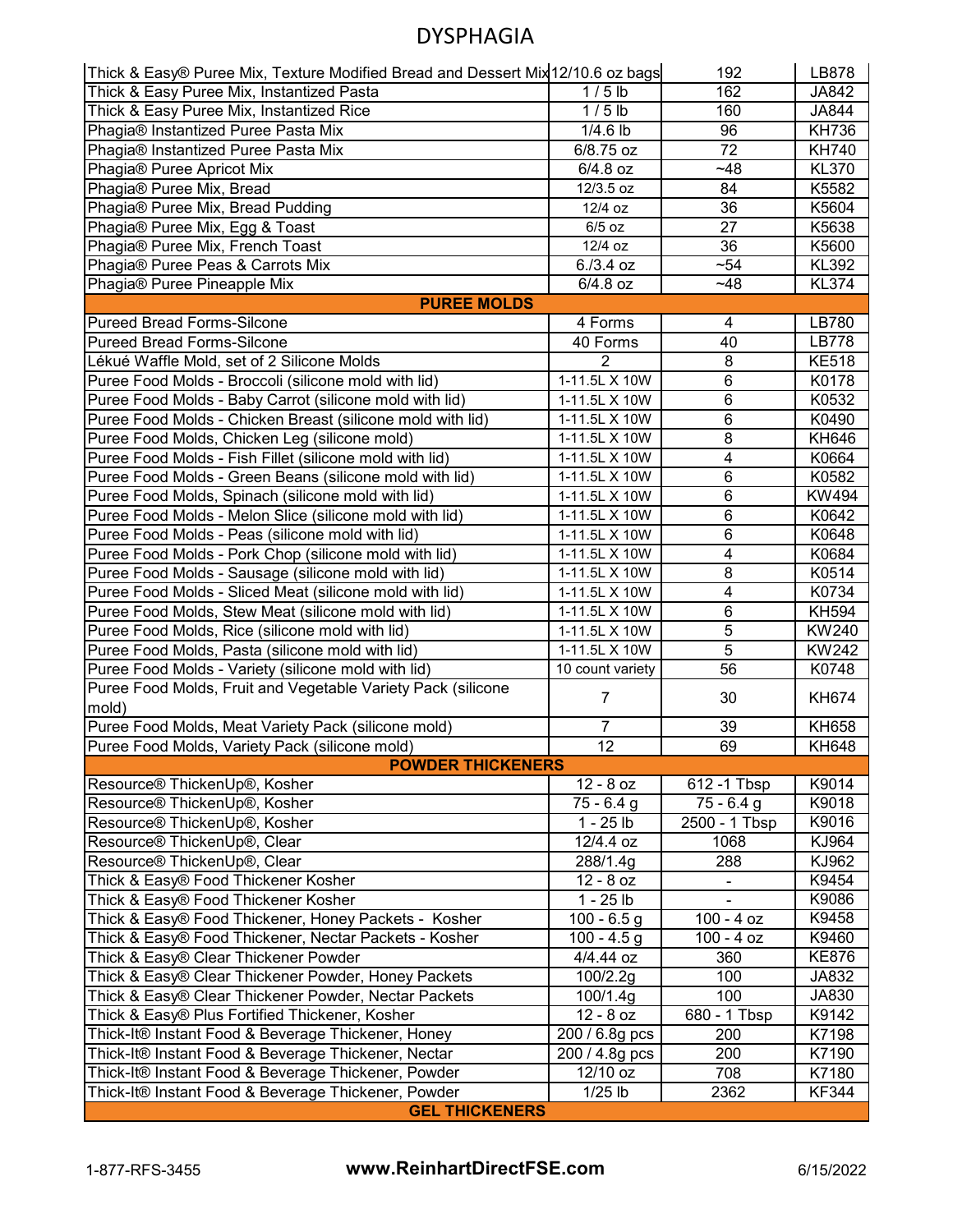| Simply Thick® EasyMix <sup>™</sup> Gel Thickener, Bottle + ONE Pump | $1/55$ oz              | 302                     | <b>KD674</b> |
|---------------------------------------------------------------------|------------------------|-------------------------|--------------|
| Simply Thick® EasyMix <sup>™</sup> Gel Thickener, Nectar Packets    | 200/6g                 | 200                     | <b>KD570</b> |
| Simply Thick® EasyMix <sup>™</sup> Gel Thickener, Nectar Packets    | 50/48g                 | 400                     | KD600        |
| Simply Thick® EasyMix <sup>™</sup> Gel Thickener, Honey Packets     | 100/12g                | 100                     | <b>KD578</b> |
| Simply Thick® EasyMix <sup>™</sup> Gel Thickener, Honey Packets     | 25/96g                 | 200                     | KD626        |
| <b>SUPPLEMENTS</b>                                                  |                        |                         |              |
| Benecalorie® - High Calorie, Kosher Dairy                           | 24 - 1.5 oz            | 24 - 25 oz              | K9052        |
| Beneprotein® Protein Powder, Kosher Dairy                           | $6 - 8$ oz             | $192 - 7g$              | K9056        |
| <b>PRE-THICKENED JUICES</b>                                         |                        |                         |              |
| Thick & Easy® Iced Tea - Honey, Kosher                              | $6 - 46$ oz            | ~24/12 oz servings      | K9144        |
| Thick & Easy® Iced Tea - Honey, Kosher                              | 24 - 4 oz              | 24/4 oz servings        | K9106        |
| Thick & Easy® Iced Tea - Nectar, Kosher                             | $6 - 46$ oz            | ~24/12 oz servings      | K9140        |
| Thick & Easy® Iced Tea - Nectar, Kosher                             | 24 - 4 oz              | 24/4 oz servings        | K9104        |
| Thick & Easy® Apple Juice - Honey                                   | $6 - 46$ oz            | $\sim$ 35/8 oz servings | K9448        |
| Thick & Easy® Apple Juice - Honey                                   | 24 - 4 oz              | 24/4 oz servings        | K9468        |
| Thick & Easy® Apple Juice - Nectar                                  | $6 - 46$ oz            | $\sim$ 35/8 oz servings | K9486        |
| Thick & Easy® Apple Juice - Nectar                                  | 24 - 4 oz              | 24/4 oz servings        | <b>KE902</b> |
| Thick & Easy® Orange Juice - Honey                                  | $6 - 46$ oz            | $\sim$ 35/8 oz servings | K9472        |
| Thick & Easy® Orange Juice - Honey                                  | 24 - 4 oz              | 24/4 oz servings        | K9484        |
| Thick & Easy® Orange Juice - Nectar                                 | $6 - 46$ oz            | $\sim$ 35/8 oz servings | K9496        |
| Thick & Easy® Orange Juice - Nectar                                 | 24 - 4 oz              | 24/4 oz servings        | K9490        |
| Thick & Easy® Cranberry Juice - Honey                               | $6 - 46$ oz            | $\sim$ 35/8 oz servings | K9456        |
| Thick & Easy® Cranberry Juice - Honey                               | 24 - 4 oz              | 24/4 oz servings        | K9494        |
| Thick & Easy® Cranberry Juice - Nectar                              | $\overline{6}$ - 46 oz | $\sim$ 35/8 oz servings | K9482        |
| Thick & Easy® Cranberry Juice - Nectar                              | 24 - 4 oz              | 24/4 oz servings        | K9452        |
| Thick & Easy® Peach Mango Drink - Honey                             | 24 - 4 oz              | 24/4 oz servings        | K5186        |
| Thick & Easy® Peach Mango Drink - Nectar                            | $6 - 46$ oz            | ~24/12 oz servings      | K5188        |
| Thick & Easy® Peach Mango Drink - Nectar                            | 24 - 4 oz              | 24/4 oz servings        | K5184        |
| Thick & Easy® Prune Beverage - Honey                                | 24 - 4 oz              | 24/4 oz servings        | K5180        |
| Thick & Easy® Prune Beverage - Nectar                               | 24 - 4 oz              | 24/4 oz servings        | K5178        |
| Thick & Easy® Hydrolyte (Water) - Honey Kosher                      | $6 - 46$ oz            | ~24/12 oz servings      | K9466        |
| Thick & Easy® Hydrolyte (Water) - Honey, Kosher                     | 24 - 4 oz              | 24/4 oz servings        | K9492        |
| Thick & Easy® Hydrolyte (Water) - Nectar, Kosher                    | $6 - 46$ oz            | ~24/12 oz servings      | K9450        |
| Thick & Easy® Hydrolyte (Water) - Nectar Kosher                     | 24 - 4 oz              | 24/4 oz servings        | K9462        |
| Thick-It® Clear Advantage® Apple Juice - Moderately Thick           |                        | 32                      |              |
| (Honey)                                                             | 4/64oz                 |                         | K8618        |
| Thick-It® Clear Advantage® Apple Juice - Moderately Thick           |                        | 24                      |              |
| (Honey)                                                             | 24/8oz                 |                         | K8646        |
|                                                                     |                        | 32                      |              |
| Thick-It® Clear Advantage® Apple Juice - Mildly Thick (Nectar)      | 4/64oz                 |                         | K8260        |
|                                                                     |                        | $\overline{24}$         |              |
| Thick-It® Clear Advantage® Apple Juice - Mildly Thick (Nectar)      | 24/8oz                 |                         | K8472        |
| Thick-It® Clear Advantage® Cranberry Juice - Moderately Thick       |                        | 32                      |              |
| (Honey)                                                             | $4/64$ oz              |                         | K8804        |
| Thick-It® Clear Advantage® Cranberry Juice - Moderately Thick       |                        | 24                      |              |
| (Honey)                                                             | 24/8oz                 |                         | K8806        |
| Thick-It® Clear Advantage® Cranberry Juice - Mildly Thick           |                        | 32                      |              |
| (Nectar)                                                            | $4/64$ oz              |                         | K8794        |
| Thick-It® Clear Advantage® Cranberry Juice - Mildly Thick           |                        | 24                      |              |
| (Nectar)                                                            | 24/8oz                 |                         | K8798        |
| Thick-It® Clear Advantage® Orange Juice - Moderately Thick          |                        | 24                      |              |
| (Honey)                                                             | 24/8oz                 |                         | K2452        |
| Thick-It® Clear Advantage® Orange Juice - Moderately Thick          |                        | 32                      |              |
| (Honey)                                                             | 4/64oz                 |                         | K2460        |